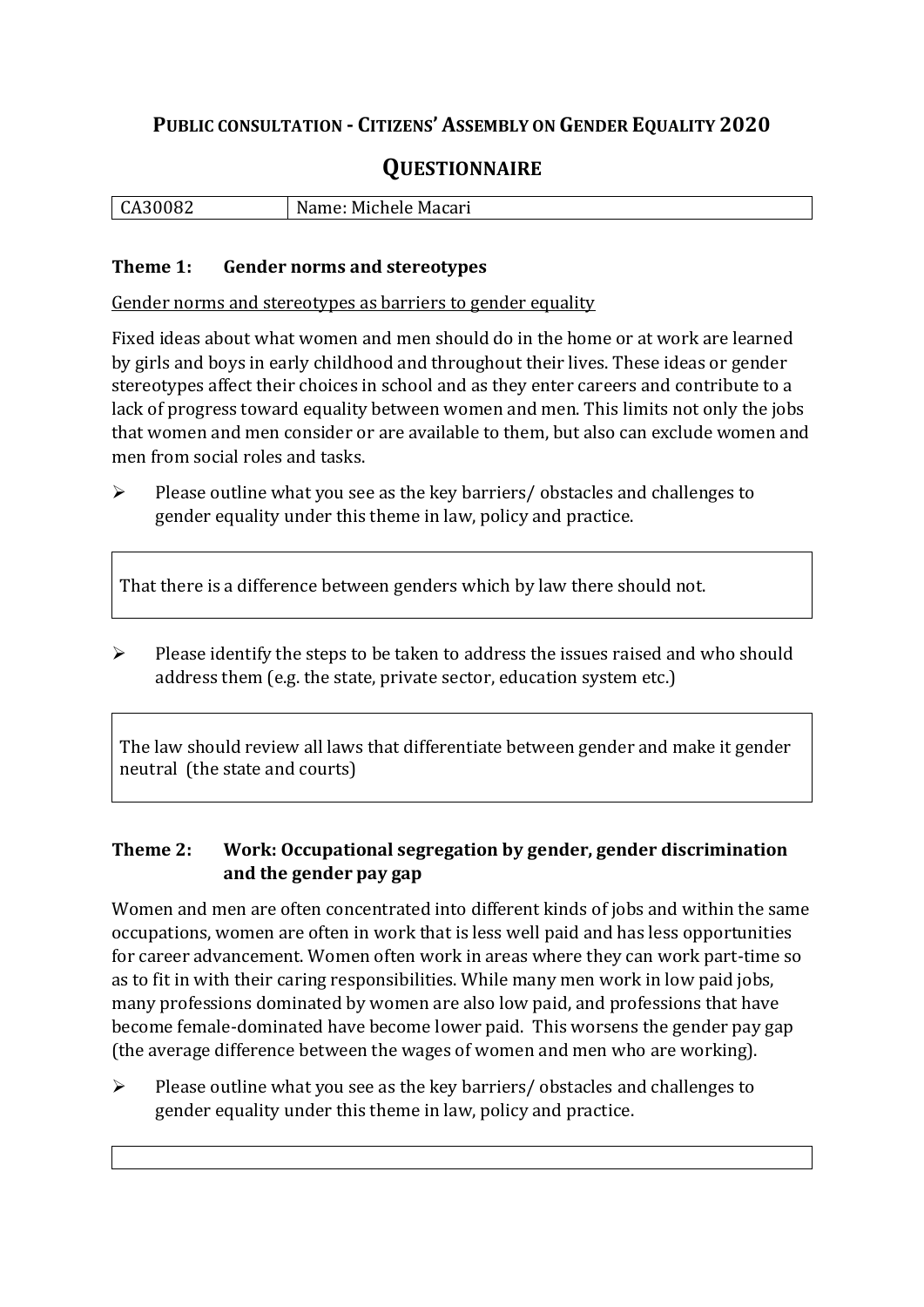Front line services are under paid ( nurses, teachers, garda etc) this needs to be addressed as some of these are also female dominated careers. Also, parental leave must be increases which would change employers discriminating based on the chance of women seeking maternity leave.

➢ Please identify the steps to be taken to address the issues raised and who should address them (e.g. the state, private sector, education system etc.)

Large pay salary increase for front line services and decrease in management salaries. Increase in parental leave to close the gap with maternity leave. Immediate change by the state.

#### **Theme 3. Care, paid and unpaid, as a social and family responsibility**

Care -- the social responsibility of care and women and men's co responsibility for care, especially within the family

Women remain disproportionately responsible for unpaid care and often work in poorly paid care work. For working parents or [lone parents,](https://aran.library.nuigalway.ie/bitstream/handle/10379/6044/Millar_and_Crosse_Activation_Report.pdf?sequence=1&isAllowed=y) balancing paid work with parenting and or caring for older and dependent adults presents significant challenges. Women are [most disadvantaged by these challenges,](https://eige.europa.eu/gender-equality-index/game/IE/W) yet men also suffer from lack of opportunities to share parenting and caring roles. Despite recent legislation and policy initiatives to support early years parental care, [inequalities in the distribution of unpaid](https://www.ihrec.ie/app/uploads/2019/07/Caring-and-Unpaid-Work-in-Ireland_Final.pdf)  [care](https://www.ihrec.ie/app/uploads/2019/07/Caring-and-Unpaid-Work-in-Ireland_Final.pdf) continue between women and men. The cost of childcare has been identified as a particular barrier to work for women alongside responsibilities of caring for older relatives and dependent adults.

➢ Please outline what you see as the key barriers/ obstacles and challenges to gender equality under this them in law, policy and practice.

Childcare needs to be made more affordable and needs to be more secure from malpractice. Elderly care should be supported by the state.

 $\triangleright$  Please identify the steps to be taken to address the issues raised and who should address theme (e.g. the state, private sector, education system etc.)

There should be a tax credit introduced for families with children to support working parents and a subsidy for children and elderly in care. (State)

### **Theme 4: Women's access to, and representation in, public life and decision making**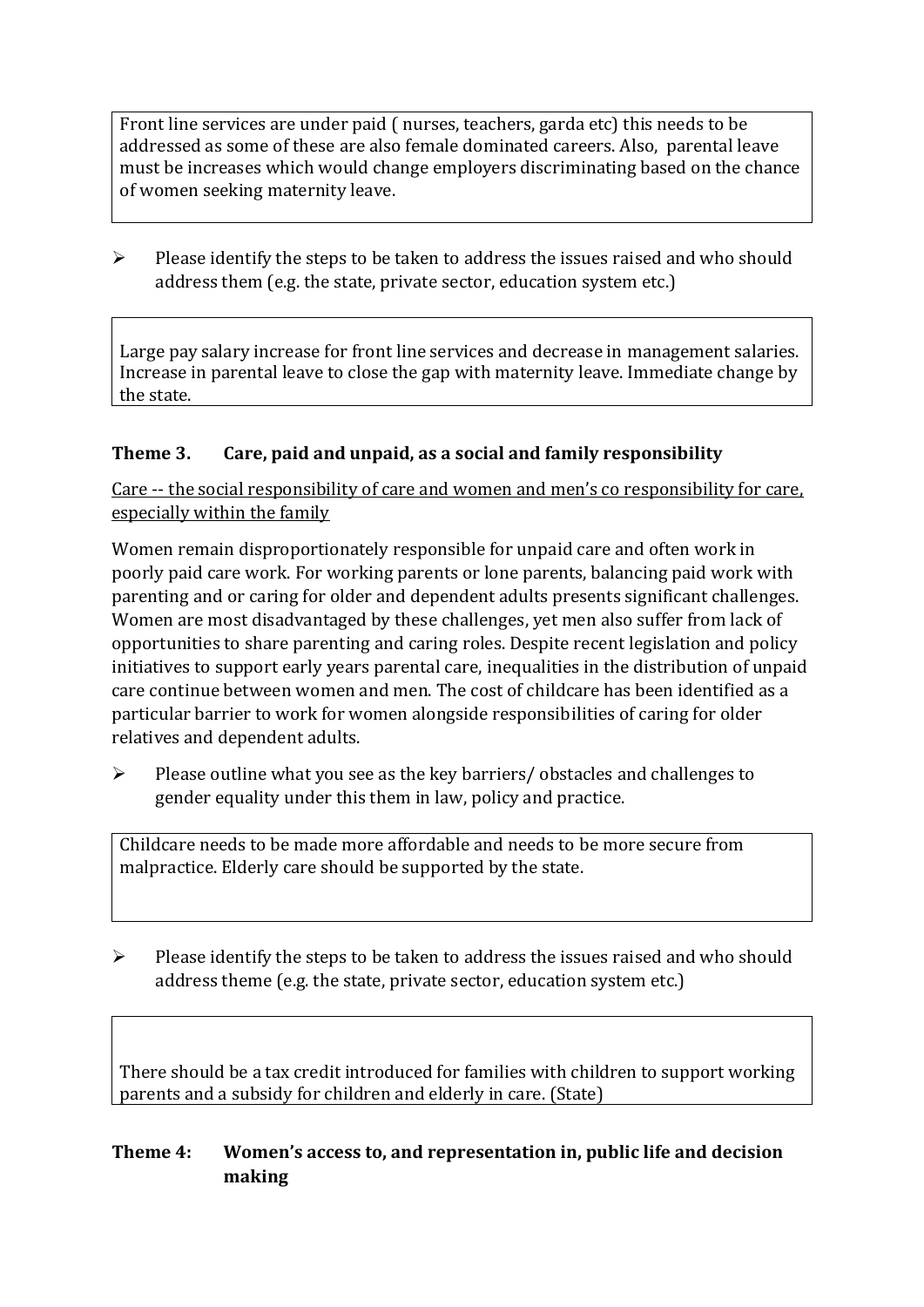Ensure women's participation and representation in decision-making and leadership in the workplace, political and public life

Women are systematically underrepresented in leadership in [economic](https://eige.europa.eu/gender-equality-index/2019/compare-countries/power/2/bar) and [political](https://eige.europa.eu/gender-equality-index/2019/compare-countries/power/1/bar)  [decision-](https://eige.europa.eu/gender-equality-index/2019/compare-countries/power/1/bar)making. Despite the introduction of a candidate gender quota (through the system of party funding) for national political office, and [initiatives](https://betterbalance.ie/) to support women's access to corporate decision-making roles, men continue to dominate leadership positions. There are also issues to be considered around how media represents women and men.

- ➢ Please outline what you see as the key barriers/ obstacles and challenges to gender equality under this theme in law, policy and practice.
- ➢ Please identify the steps to be taken to address the issues raised and who should address them (e.g. the state, private sector, education system etc.)

### **5. Where does gender inequality impact most?**

To conclude we would be interested in your response to the following question: In which area do you think gender inequality matters most?

Please rank the following in order of importance, 1 being the most important:

|           | Paid work                | 3           |
|-----------|--------------------------|-------------|
| $\bullet$ | Home & family life       | 2           |
| $\bullet$ | Education                | 7           |
|           | Politics and public life | 4           |
|           | Media                    | 5           |
| ٠         | Caring for others        | $\mathbf 1$ |
|           | Other - please elaborate | 6           |
|           |                          |             |

➢ Please outline the reasons for your answer below: